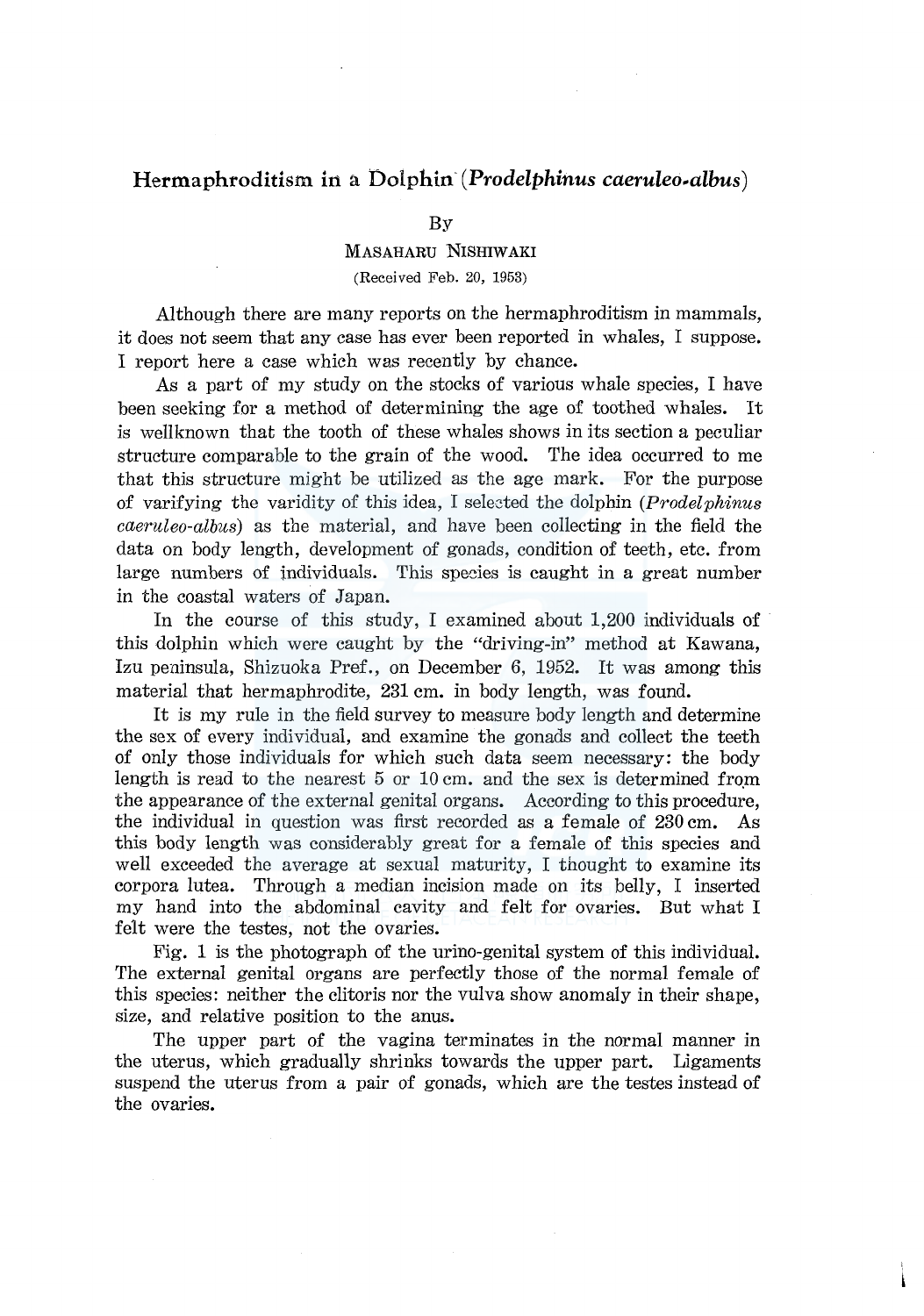The portion pre-<br>pared into histological section Right testis Left testis Cauda epididymis Probe Vas deferens Ligamentum latum Uterine cornu Ureter Bladder Vagina Urethra Vulva Opening of vas<br>deferens Rectum Clitoris Anus Mammary groove

M. NISHIW AKI

Fig. 1. Urino-genital system of a hermaphrodite of the dolphin.

The testes are more rounded in shape, having a somewhat longer minor axis and a much shorter major axis, compared with those of the sexually mature male of the similar body length. But they weighed almost as much as the testes of the normal male, i.e. about 50 g. each.

To either testis is attached the epididymis, which is longer like in the normal male, than the major axis of the testis. From this organ downward leads the vas deferens: via a course clearly apart from the passage of the oviduct in the normal female, it reaches the middle part of the vagina, to which it adheres for a short distance, then shifts anteriorly, adheres to the urethra, and finally discharges to the outside on either side of the opening of the urethra.

In order to determine the maturity of the testes, a small portion of the right testis was prepared into sections (Fig. 2). As is clear from this figurs, there were found many spermatozoa. This individual is, therefore, a male so far as the function of the gonad is concerned, while its external genital organs are those of the female.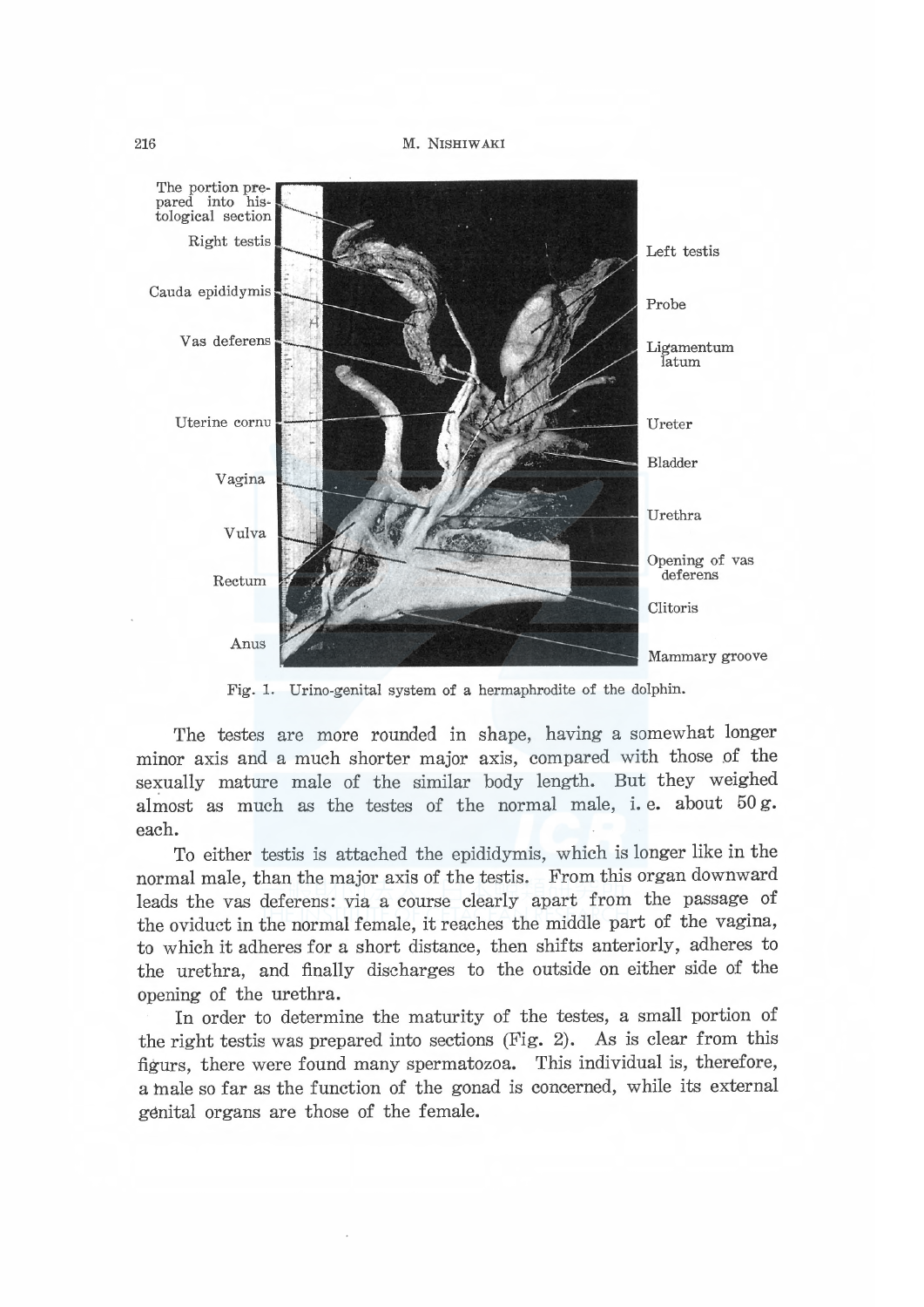

Fig. 2. A section of the right test is of a hermaphroditie of the dolphin; showing the presence of spermatozoa.  $(\times 600)$ 

The measurement of various external body parts of this hermaphrodite are shown in Fig. 3.

The body proportions derived from these data resemble the values of the normal male in the anterior part of the body (the head and thorax).



Fig. 3. Measurements of external body parts of a hermaphrodite of the dolphin (in cm.)